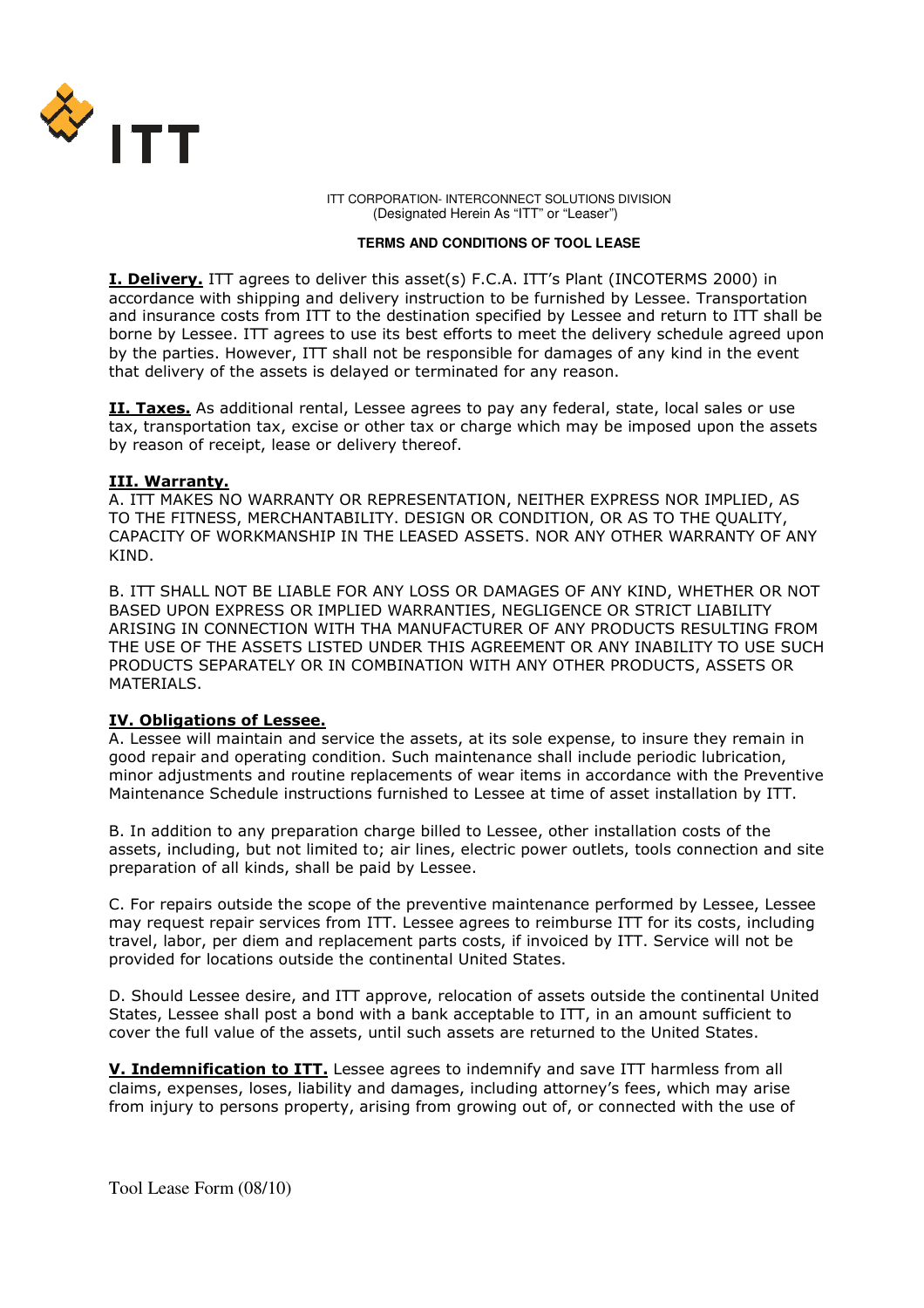operation of assets, or any act or omission of the Lessee, its employees or agents, related to the use or operation of the assets.

## VI. Title of Equipment, Location and Non-Removal of Ownership/Protective Devices.

A. All assets shall remain the property of ITT. Lessee shall not remove, or cause, or permit, to be removed from any of the assets, any serial number, model name, or other indicia showing ITT ownership, or any safety or protective devices affixed to the assets by ITT. Lessee shall not alter, change or modify the assets in any way without first having received the written permission of ITT.

B. Lessee shall not remove, or cause, or permit to be removed, any asset from the location to which the assets were originally delivered and installed without the prior approval of ITT. Lessee shall pay the relocation charge identified in Schedule A hereto, each time equipment is moved in the event equipment is moved without the prior written authorization from ITT. Lessee will be liable for both relocation charges and such damages as may be assessed by ITT.

C. All assets are, and shall at all times remain, separate items of personal property, notwithstanding either the attachment or affixation of them to other assets or to real property, or any building thereof. Upon termination of this agreement, for whatever reason, Lessee agrees to return to ITT all of the assets in the same condition as when delivered, reasonable wear, tear and use excepted.

D. If assets are used to crimp contacts other than those manufactured and supplied by ITT and its licensed distributors, ITT reserves the right to, at its option, immediately terminate the lease and remove the assets from Lessee's premises, and all expenses incurred by ITT for removal of said assets shall be charged to Lessee.

VII. Risk of Loss or Damage. The risk of loss or damage to the assets from the time of shipments to Lessee until returned to ITT, at its designated facility, shall be borne by Lessee.

VIII. Patents. ITT agrees to indemnify Lessee and hold Lessee harmless from all legal expenses which may be incurred, as well as all damages and costs which may finally be assessed against Lessee in any action or infringement of any United States Letter Patent by the assets delivered to Lessee under this Lease Agreement, provided that Lessee shall give ITT prompt notice in writing of all actions or claims or threats of patent infringement suits, whether oral or written. or all patent infringement suits instituted against it, and an opportunity to elect to take over, settle or defend the same through counsel of its own choice and under its sole direction and its sole acceptance, and will make available to ITT, in the event of such election, all defenses against such actions, claims or proceedings known or available to Lessee, and further provided that ITT shall have the right to substitute for said assets or any parts thereof claimed to infringe the patent rights of others, non-infringing assets or parts which will give equally good service. In case the use of said assets or any part thereof is enjoined, ITT shall have the right, at its expense to elect to (1) procure for Lessee the right to continue using said assets; or (2) replace such assets with non-infringing assets; (3) modify the assets so that they become non-infringing assets; (4) remove said assets and release Lessee from the obligation to pay rental after the date of removal thereof.

# IX. Recovering of Possession on Default of Lessee.

A. In the event that any payment due hereunder to ITT from lessee shall remain unpaid to twenty (20) days after the invoice date, and if such payment continues in default for a further period of ten (10) days after notice of the nonpayment thereof, then Lessee shall be